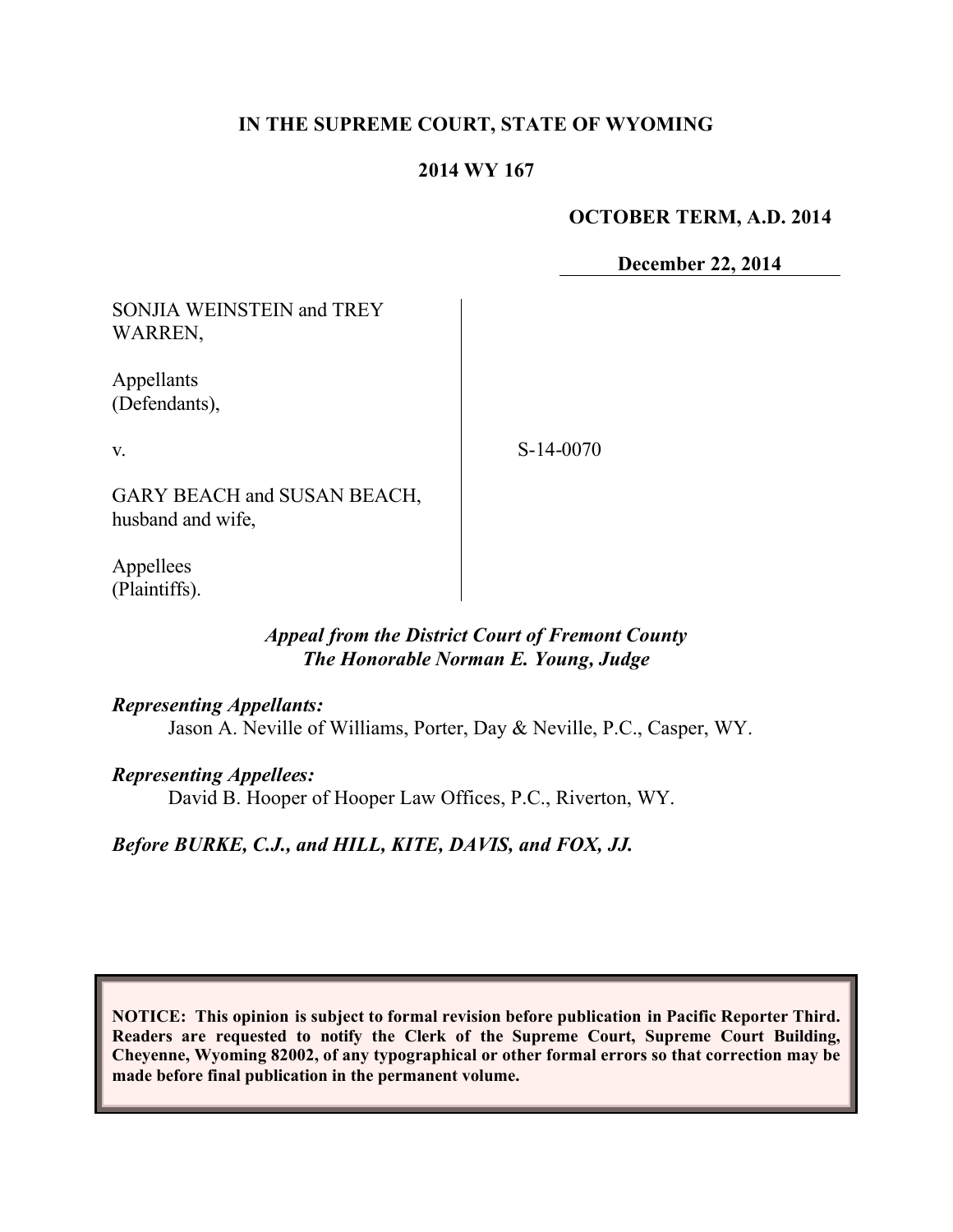### **HILL,** Justice.

[¶1] Gary and Susan Beach (Plaintiffs) filed a complaint against Sonja Weinstein and Trey Warren (Defendants) alleging injuries from carbon monoxide poisoning caused by Defendants' failure to maintain a property they rented to Plaintiffs. Defendants made a W.R.C.P. 68 offer of settlement, which Plaintiffs did not accept. Following a jury verdict in Defendants' favor, Defendants filed a motion for costs in the amount of \$45,410.62 pursuant to W.R.C.P. 68, W.R.C.P. 54(d), and U.R.D.C. 501. Applying U.R.D.C. 501, the district court entered an order awarding Defendants costs in the amount of \$1,326.05. Defendants appeal, contending that the court erred in applying U.R.D.C. 501 to an award of costs under W.R.C.P. 68. We affirm.

#### **ISSUE**

[¶2] Defendants state the issue on appeal as follows:

I. Whether the district court abused its discretion by denying the majority of the costs requested by [Defendants] pursuant to Wyo. R. Civ. P. 68?

## **FACTS**

[¶3] On August 11, 2011, Plaintiffs filed a complaint against Defendants alleging injuries from carbon monoxide poisoning caused by a gas stove on a property Plaintiffs were renting from Defendants. On August 8, 2012, Defendants made a \$5,000 offer of settlement to Plaintiffs pursuant to W.R.C.P. 68. Plaintiffs did not accept the offer.

[¶4] The matter was tried to a jury on August 19-23, 2013, and the jury returned a verdict in favor of Defendants. On September 17, 2013, the district court issued a Judgment Upon Jury Verdict. In addition to entering judgment in favor of Defendants, the court ordered that "Defendants are entitled to costs pursuant to W.R.C.P. Rule 54 and U.R.D.C. Rule 501 and that the parties shall comply with such rules if costs are sought by Defendants<sup>"</sup>

[¶5] On September 23, 2013, Defendants filed a motion and statement for costs pursuant to W.R.C.P. 54, W.R.C.P. 68, and U.R.D.C. 501. Through that motion, Defendants sought an award of costs in the amount of \$45,410.62, which Defendants asserted were the total costs incurred subsequent to their August 8, 2012 Rule 68 offer of settlement. On October 7, 2013, Plaintiffs filed their objection to Defendants' statement of costs and contended that the allowable costs totaled only \$1,326.05.

[¶6] On December 17, 2013, the district court entered an order awarding Defendants costs in the amount of \$1,326.05. The court agreed that Plaintiffs' objection had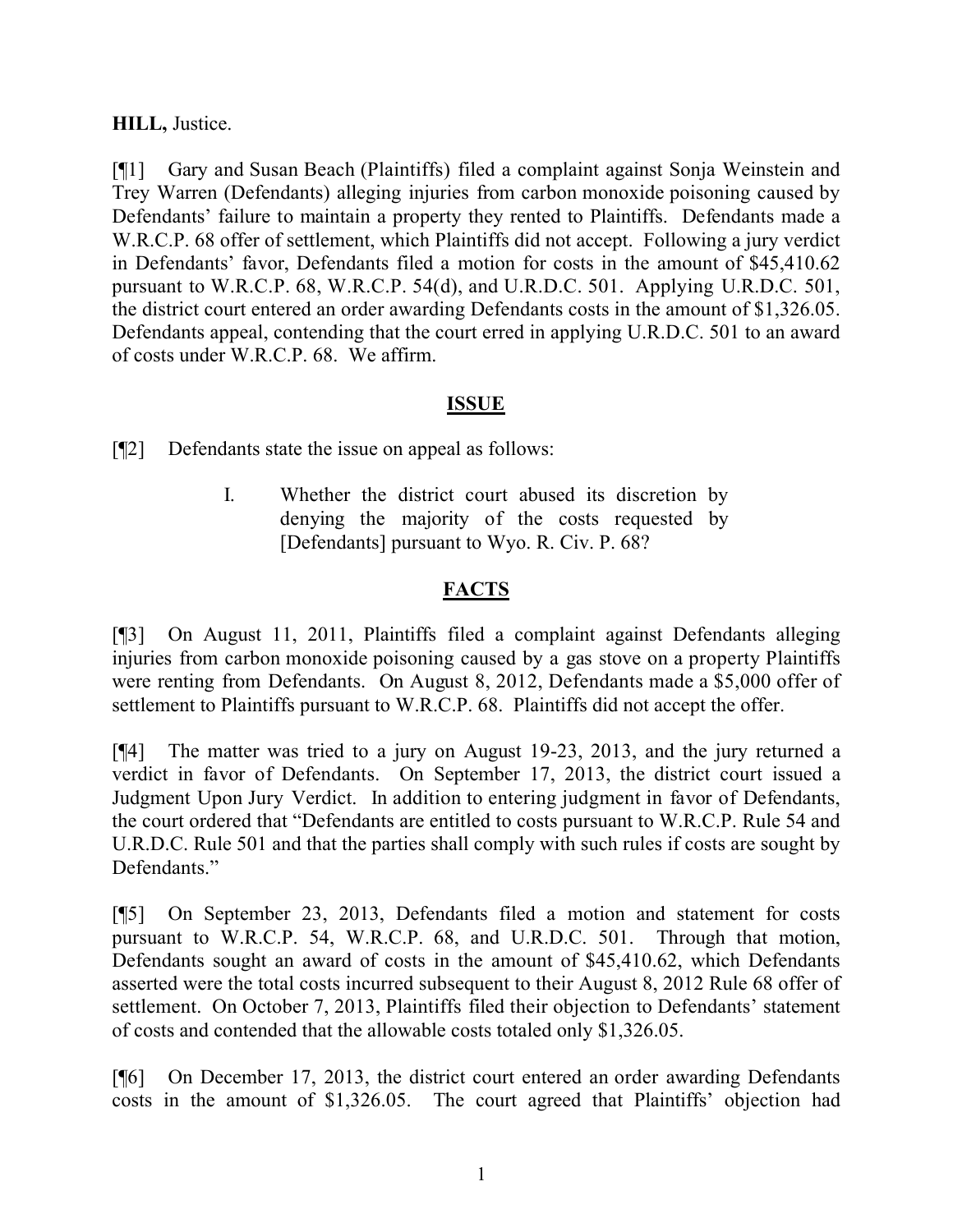accurately identified the only allowable costs, which were costs for three depositions and a portion of the court reporter's fees. The court explained, footnote omitted:

> Pursuant to Rule 68 of the Wyoming Rules of Civil Procedure, the defendants are entitled to recover their costs subsequent to their offer as the jury found in defendants' favor. Rule 501 of the Uniform Rules for the District Court sets forth allowable costs. Without belaboring the point, the vast majority of the items detailed in the defendants'  $$45,410.62$  claim are simply not allowable costs. significant number are not costs at all, as that term is generally understood and utilized in Rule 501, but are personal expenses of counsel which are in no sense "costs" related to this litigation.

[¶7] On January 10, 2014, Defendants filed their notice of appeal from the district court's order awarding fees.

## **STANDARD OF REVIEW**

[¶8] An award of costs is reviewed for an abuse of discretion. *Beckwith v. Weber*, 2012 WY 62, ¶ 32, 277 P.3d 713, 721 (Wyo. 2012) (citing *Wilson v. Tyrrell*, 2011 WY 7, ¶ 58, 246 P.3d 265, 281 (Wyo. 2011); *Meyer v. Hatto*, 2008 WY 153, ¶ 25, 198 P.3d 552, 557 (Wyo. 2008)). "Abuse of discretion occurs when a court exceeds the bounds of reason or commits an error of law." *Beckwith*, ¶ 54, 277 P.3d at 725 (quoting *Combs v. Sherry-Combs*, 865 P.2d 50, 55 (Wyo. 1993)). "The burden is placed upon the party who is attacking the trial court's ruling to establish an abuse of discretion, and the ultimate issue is whether the court could reasonably conclude as it did." *Jones v. Artery*, 2012 WY 63, ¶ 8, 275 P.3d 1244, 1247 (Wyo. 2012) (quoting *Nish v. Schaefer*, 2006 WY 85, ¶ 6, 138 P.3d 1134, 1137 (Wyo. 2006)).

[¶9] While the award of costs itself is reviewed for an abuse of discretion, the question of whether a particular cost provision applies requires construction of a court rule, which is a question of law that we review de novo. *Stewart Title Guar. Co. v. Tilden*, 2008 WY 46, ¶ 7, 181 P.3d 94, 98 (Wyo. 2008); *see also Marx v. General Revenue Corp.*, 668 F.3d 1174, 1178 (10th Cir. 2011) (citations omitted) ("We review an award of costs for an abuse of discretion. Whether costs provisions even apply is a legal question reviewed de novo.").

## **DISCUSSION**

[¶10] Defendants challenge the district court's award of costs on two grounds. First, Defendants contend that U.R.D.C. 501 does not apply to a Rule 68 award of costs and the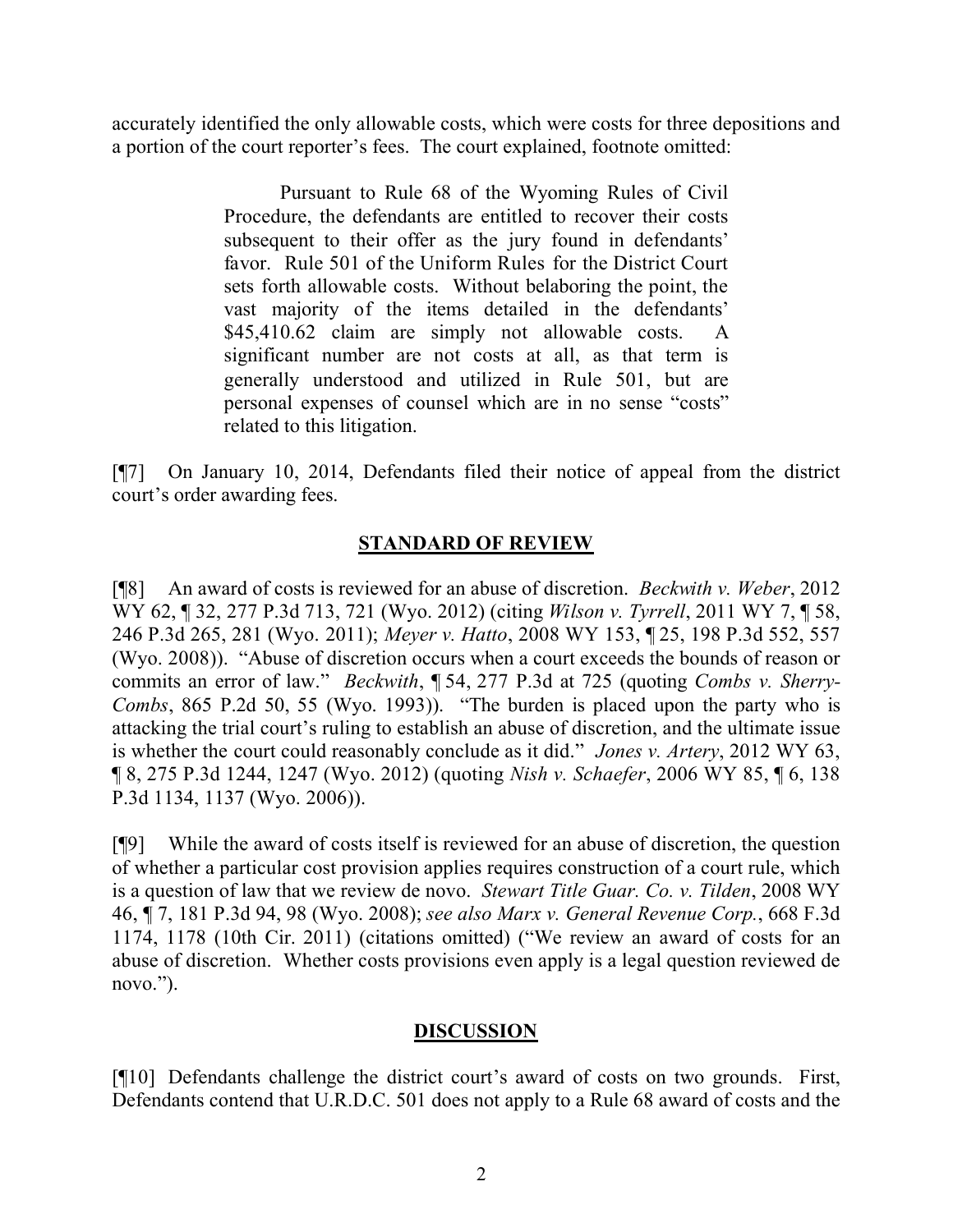court therefore erred in limiting Defendants' costs to those allowed by Rule 501. Second, Defendants argue that if U.R.D.C. 501 does apply to a Rule 68 award of costs, the court abused its discretion in the manner in which it limited the award of costs to Defendants.

[¶11] In our recent decision in *Graus v. OK Investments*, 2014 WY 166, \_\_\_ P.3d \_\_\_ (Wyo. 2014), this Court held that where a party who makes an offer pursuant to W.R.C.P. 68 prevails on that claim, that party is not entitled to costs pursuant to Rule 68 and costs are instead governed by W.R.C.P. 54(d). That holding resolves Defendants' first argument because Defendants' costs should have been awarded pursuant to W.R.C.P. 54(d), rather than pursuant to W.R.C.P. 68. Nonetheless, because the question of the applicability of U.R.D.C. 501 to a W.R.C.P. 68 award of costs is a question directly presented by this appeal and one that is likely to recur, we choose to address the issue before turning to a review of the district court's exercise of discretion pursuant to U.R.D.C. 501. *See State v. Mares*, 2014 WY 126, ¶ 30, 355 P.3d 487, 499 (Wyo. 2014).

# **A. Applicability of U.R.D.C. 501 to W.R.C.P. 68 Award of Costs**

[¶12] Defendants contend that when costs are awarded pursuant to W.R.C.P. 68, that award of costs is mandatory and U.R.D.C. 501 therefore does not apply. We find no support for this argument in the plain language of W.R.C.P. 68, in F.R.C.P. 68 precedent, or in our own Rule 68 precedent.

[¶13] W.R.C.P 68 provides in relevant part that "[i]f the judgment finally obtained by the offeree is not more favorable than the offer, the offeree must pay the costs incurred after the making of the offer. As used herein, 'costs' does not include attorney's fees." Defendants first argue that because Rule 68 uses mandatory language, does not specifically define costs, and places only one limitation on costs—that they do not include attorney's fees—all other post-Rule 68 offer costs must be paid. We disagree.

[¶14] First, W.R.C.P. 68 is not unique in not internally defining the term "costs." W.R.C.P. 54(d) similarly does not define the term, providing only that "costs other than attorney's fees shall be allowed as of course to the prevailing party unless the court otherwise directs." Nonetheless, it is clear that U.R.D.C. 501 applies to a Rule 54(d) award of costs. See *Jones*, ¶ 10, 275 P.3d at 1247-48 (review of Rule 54(d) award of costs and noting that Rule 501(a) details taxable costs and requirements for certified bill of costs).

[¶15] Additionally, while this Court has observed that Rule 68 "is mandatory in that it provides that the offeree 'must' pay costs incurred after making the offer," we have at the same time recognized that a district court retains its discretion to decide which post-offer costs should be awarded. *Duffy v. Brown*, 708 P.2d 433, 440 (Wyo. 1985). For example, in *Duffy*, we reviewed the district court's denial of an award of costs under Rule 68 and remanded for the court's determination of whether the deposition costs allowed were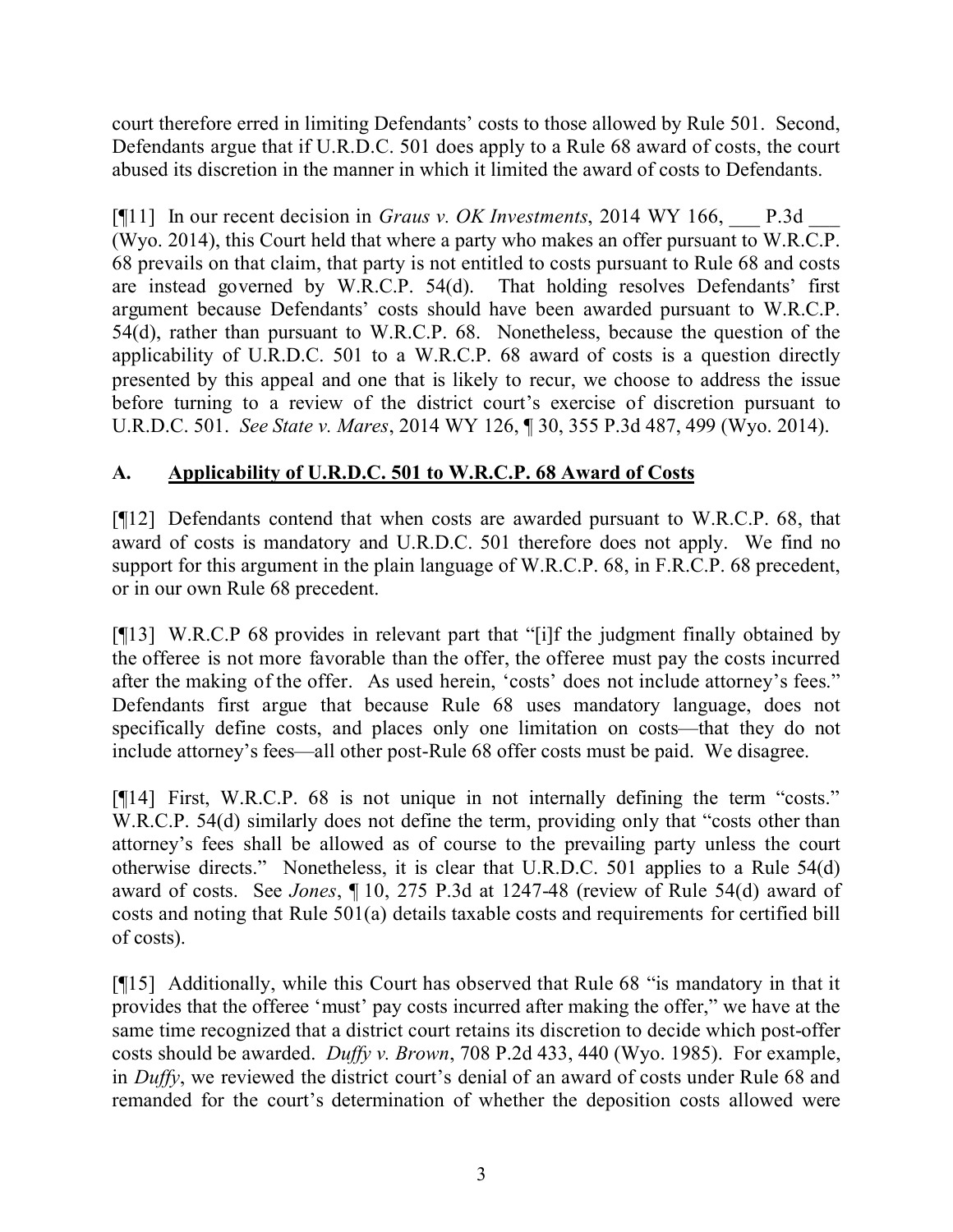reasonably necessary for the preparation of the case for trial, noting that "uses of the deposition in connection with the trial proceedings such as motions for summary judgment might serve to persuade the district court that the depositions were reasonably necessary, but it would not be required to so conclude." *Duffy*, 708 P.2d at 441. This Court also in *Duffy* rejected the cost of preparing enlarged exhibits for trial, explaining, "We have found no authority in this state, nor have we been cited to any, for the proposition that the expense of preparing enlarged exhibits for trial is a taxable cost." *Duffy*, 708 P.2d at 441; see also *Crawford v. Amadio*, 932 P.2d 1288, 1294-95 (Wyo. 1997) (reviewing Rule 68 award of costs for abuse of discretion under U.R.D.C. 501).

[¶16] Our conclusion that U.R.D.C. 501 applies to a Rule 68 award of costs is further supported by federal precedent. Wyoming's Rule 68 is similar in all material respects to its federal counterpart, F.R.C.P. 68, and this Court has long held that we will look to federal authority interpreting a particular rule as an aid in applying the comparable Wyoming rule. *Bratton v. Blenkinsop* (*In re Bratton*), 2014 WY 87, ¶ 24, 330 P.3d 248, 253, n.6 (Wyo. 2014); *see also Lamar Outdoor Adver. v. Farmers Co-Op Oil Co.*, 2009 WY 112, 112, 215 P.3d 296, 301 (Wyo. 2009). Federal precedent is clear that "[t]he costs included in Rule 68 are no more extensive than the costs authorized under Rule 54(d), and in each instance the cost award should be based on 28 U.S.C.A. § 1920." 12 Charles Alan Wright, Arthur R. Miller, and Richard L. Marcus, *Federal Practice and Procedure* § 3006 n.15 (2d ed. supp. 2014); see also *Marek v. Chesny*, 473 U.S. 1, 9, 105 S.Ct. 3012, 3016 (1985) ("[T]he term 'costs' in Rule 68 was intended to refer to all costs properly awardable under the relevant substantive statute or other authority."); *Wilson v. Nomura Sec. Int'l, Inc.*, 361 F.3d 86, 89 (2nd Cir. 2004); *Fegley v. Higgins*, 19 F.3d 1126, 1135 (6th Cir. 1994); *Sea Coast Foods, Inc. v. Lu-Mar Lobster & Shrimp, Inc.*, 260 F.3d 1054, 1060 (9th Cir. 2001) ("While Lu–Mar is of the opinion that 'costs' means anything it expended, the law is that Lu–Mar can only recover 'costs' properly awardable under the relevant substantive statute."); *Scottsdale Ins. Co. v. Tolliver*, 636 F.3d 1273, 1278 n.7 (10th Cir. 2011) ("Generally, 'the costs which are subject to the cost-shifting provisions of Rule 68 are those enumerated in 28 U.S.C. § 1920, unless the substantive law applicable to the particular cause of action expands the general § 1920 definition.'"); *Parkes v. Hall*, 906 F.2d 658, 660 (11th Cir. 1990).

[¶17] In summary, Rule 68 does not authorize payment of all post-offer costs or expenses. Those costs are not allowable unless authorized by U.R.D.C. 501 or Wyo. Stat. Ann. § 1-14-102. The distinction between an award of costs under Rule 54(d) and Rule 68 is not in the district court's discretion to determine which post-offer costs are proper and allowable pursuant to U.R.D.C. 501 and Wyo. Stat. Ann. § 1-14-102. The distinction is in the court's discretion to deny costs altogether—the court has that authority under Rule 54(d), but it does not have that authority under Rule 68. Thus, while we recognize the mandatory nature of a Rule 68 award of costs, we hold that a district court nonetheless retains its discretion to determine which post-offer costs are proper pursuant to our governing rules and statutes.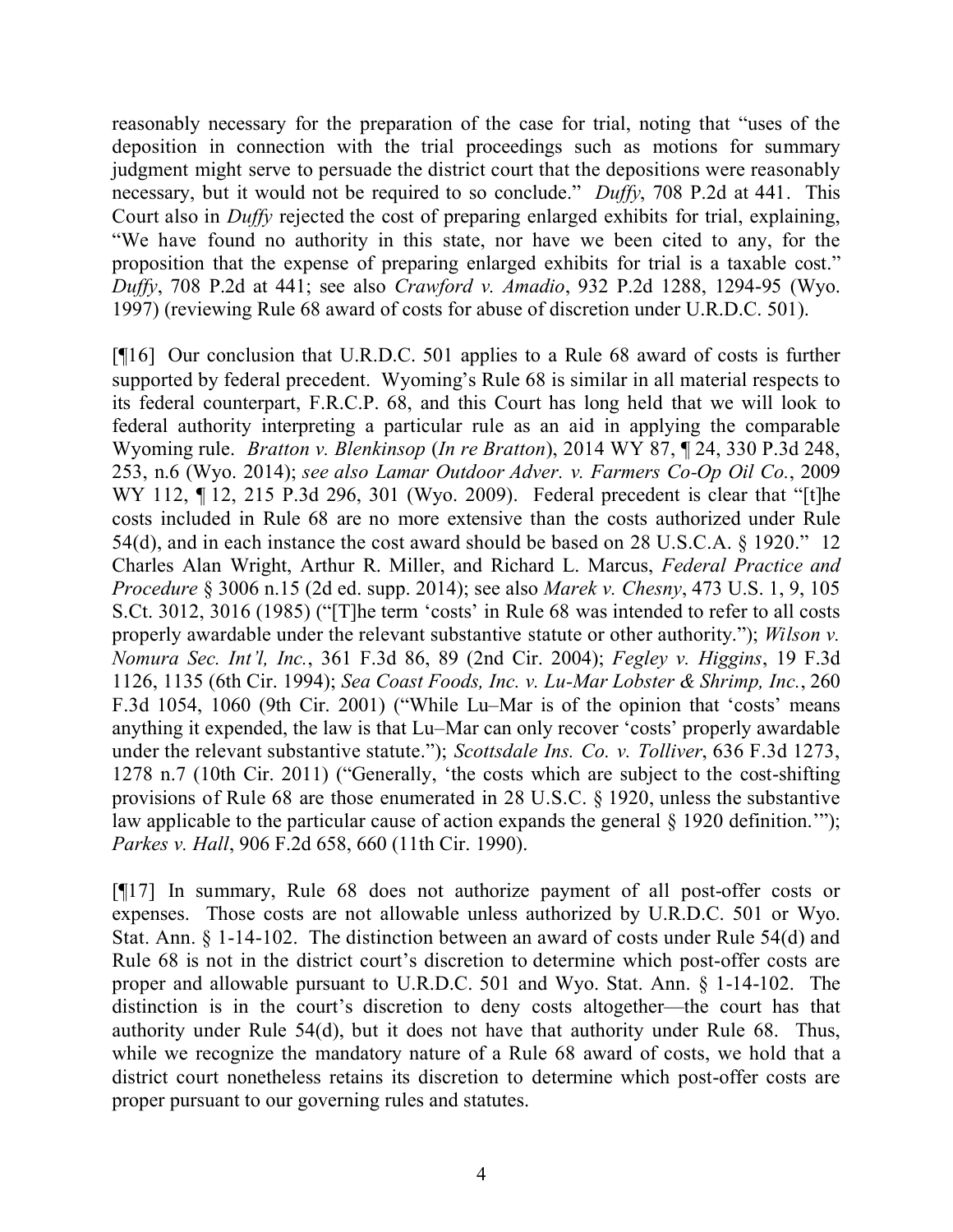## **B. District Court's Application of U.R.D.C. 501**

[¶18] As we noted at the outset of our discussion, because Defendants were the prevailing party in this matter, Rule 54(d), rather than Rule 68, governs the award of their costs. We thus turn to the question of whether the district court abused its discretion under Rule 54(d) and U.R.D.C. 501 in entering its award of costs in this matter.

[¶19] Defendants argue that if U.R.D.C. 501 does govern allowable costs in this matter, the district court abused its discretion in denying certain of the costs requested by Defendants. In particular, Defendants contend that pursuant to U.R.D.C. 501, they should have been awarded costs for: the depositions of Trey Warren, Dr. Roberts, and Dr. Foley; counsel's travel expenses for the depositions of Dr. Foley and Dr. Upton; and costs for filing fees and obtaining necessary records. Based on the record before this Court, we find no abuse of discretion in the district court's denial of the identified costs.

### **1. Depositions of Roberts, Warren, and Foley**

[¶20] We address first Defendants' contention that they were entitled to costs of the depositions of Trey Warren, Dr. Roberts, and Dr. Foley. U.R.D.C. 501 provides as follows concerning the award of such costs:

(D) Costs of depositions.

(i) Costs of depositions are taxable if reasonably necessary for the preparation of the case for trial. A deposition is deemed reasonably necessary if:

> I. Read to the jury as provided in Rule  $32(a)(3)$ , W.R.C.P.;

> II. Used at trial for impeachment concerning a material line of testimony (impeachment on a collateral issue does not fall within the scope of this rule);

> III. Necessarily, and not merely conveniently, used to refresh the recollection of a witness while on the stand; or,

> IV. Was taken at the request of a nonprevailing party.

The foregoing are meant to provide guidelines, and are not exhaustive. The use of depositions for trial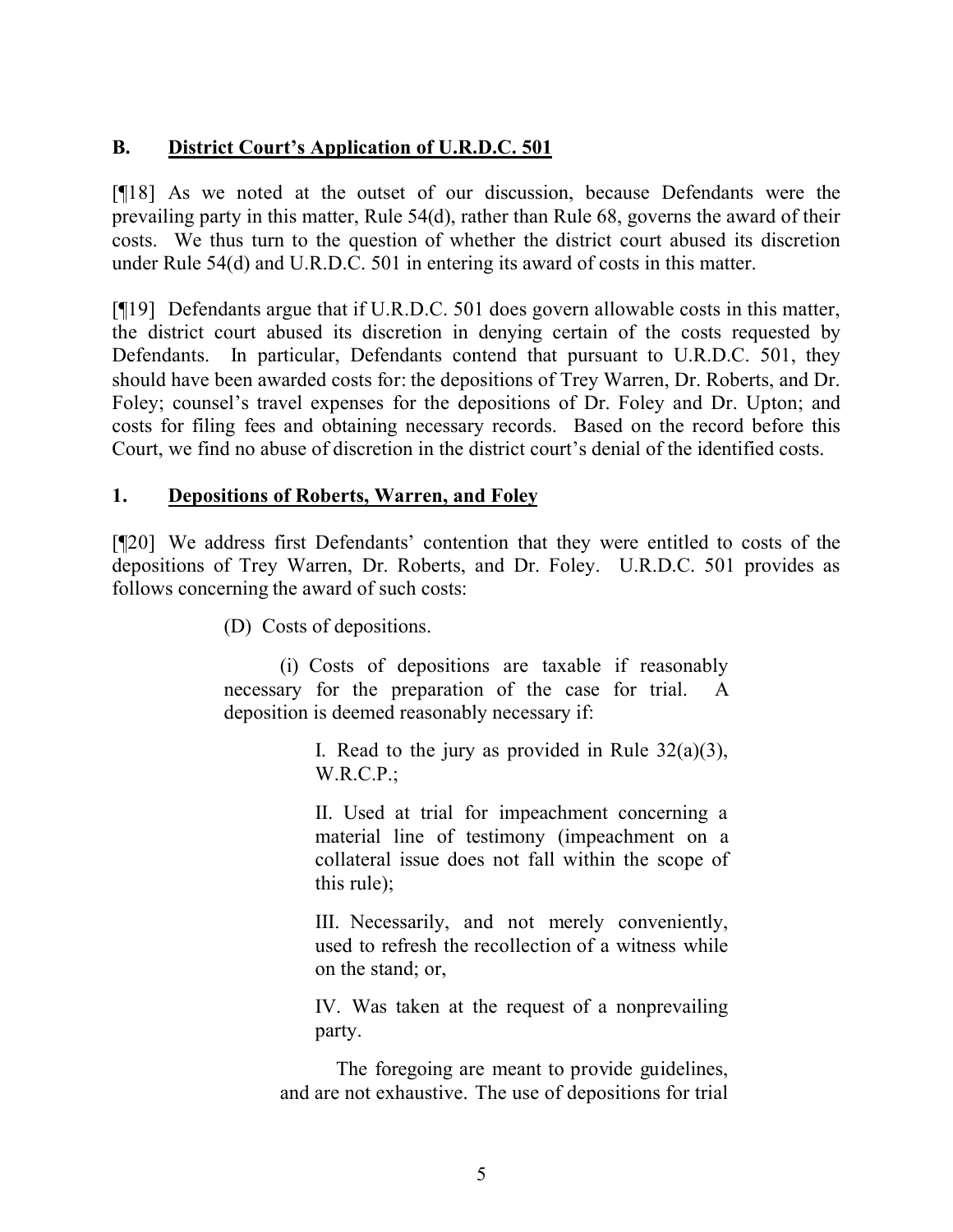preparation alone does not justify the imposition of costs.

#### U.R.D.C. 501(a)(3)(D).

[¶21] A party seeking the award of discovery deposition costs carries the burden of showing that those costs were reasonably necessary for trial preparation, in that they met one of the guidelines of U.R.D.C. 501(a)(3)(D), or an equivalent rationale. *Garrison v. CC Builders, Inc.*, 2008 WY 34, ¶ 45, 179 P.3d 867, 879 (Wyo. 2008); *see also Wilson*, ¶ 63, 246 P.3d at 282. We have also said that "a verified bill of costs is *prima facie* evidence that the items listed were necessarily expended and are properly taxable as costs." *Garrison*, ¶ 45, 179 P.3d at 879 (citing 20 Am.Jur.2d *Costs* § 91 (2005)). A verified bill of costs is not, however, treated as a *prima facie* evidence that items listed are properly taxable where the costs appear otherwise on their face. 20 Am.Jur.2d *Costs* § 91 (Cum. Supp. 2014).

[¶22] Because the vast majority of the costs claimed by Defendants were not properly taxable as costs under U.R.D.C. 501, as the district court found and Defendants have not disputed, we will not treat Defendants' verified statement of costs as *prima facie* evidence that the costs were properly taxable. Instead, Defendants must have made a record before the district court, and this Court, showing that the costs requested were reasonably necessary and proper pursuant to U.R.D.C. 501. In the absence of such a showing, we will find no abuse of discretion in the court's denial of costs.

[¶23] With respect to the costs of Dr. Roberts's deposition, Defendants cite to the trial transcript wherein excerpts from Dr. Roberts's deposition were read into evidence and contend that the costs were allowable pursuant U.R.D.C.  $501(a)(3)(D)(i)(I)$ . Having reviewed the trial transcript, we find that excerpts from Dr. Roberts's deposition were indeed read into evidence, and the deposition costs were thus arguably allowable. This Court has recognized, however, that Rule 501 "sets forth guidelines for awarding costs, but that those guidelines are not mandatory." *Jones v. Artery*, 2012 WY 63, ¶ 10, 275 P.3d 1244, 1248 (Wyo. 2012); *Garrison*, ¶ 42, 179 P.3d at 878; *see also* U.R.D.C.  $501(a)(4)$ . For those provisions of Rule 501 that do not use mandatory language, "the

 $\overline{a}$ <sup>1</sup> We are also mindful, though, that certain provisions of Rule 501 are indeed mandatory as dictated by the language used in such provisions. We have explained:

The provisions of W.U.R.D.C.  $501(a)(3)(D)(ii)$  do not contain a qualifying clause and are mandatory. The rule is specific in its provisions concerning the fees for depositions: "Reporters' travel, per diem expenses and *appearance fees* will not be taxed as costs." (Emphasis added.)

*Gore v. Sherard*, 2002 WY 114, ¶ 23, 50 P.3d 705, 712 (Wyo. 2002).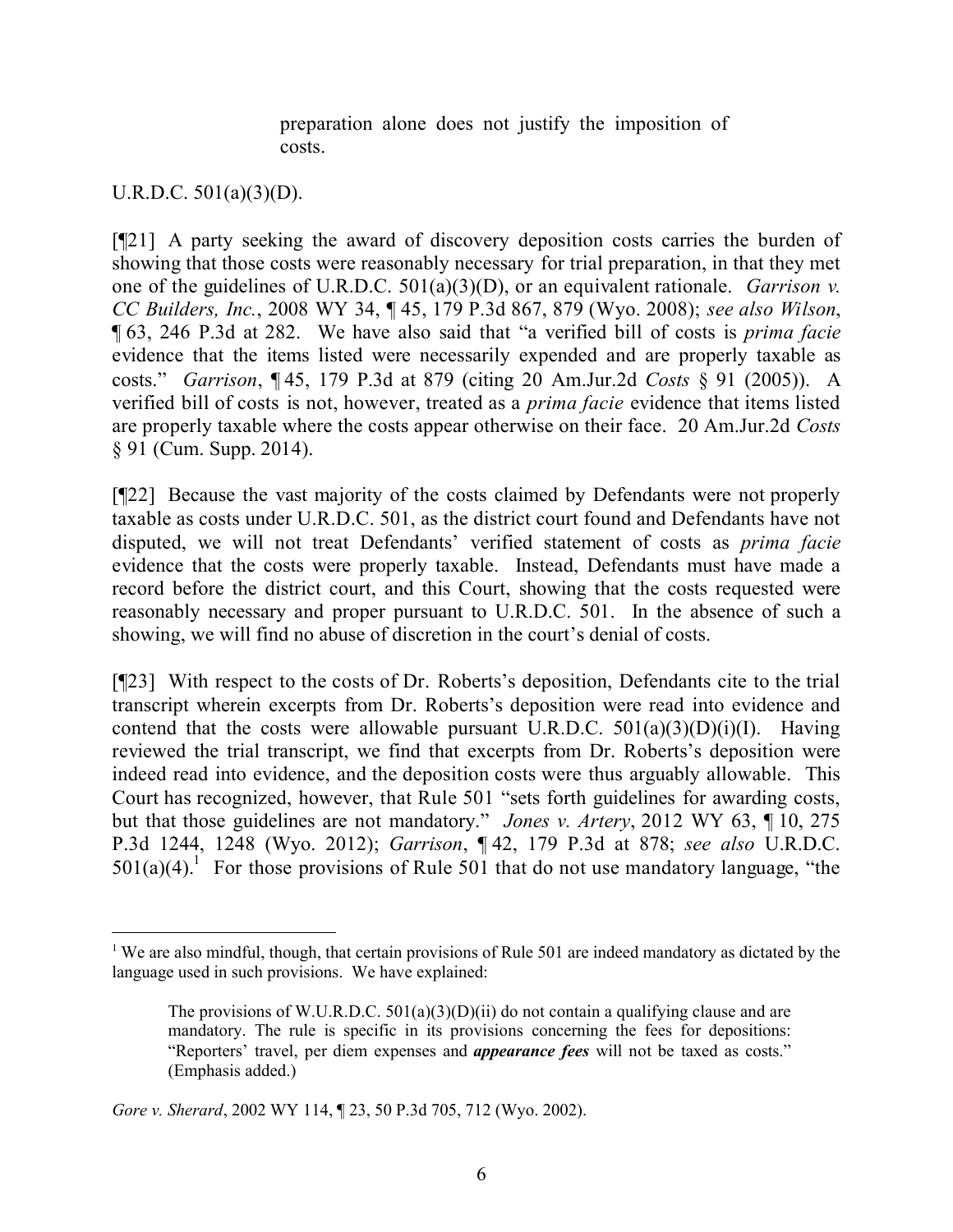question whether and what costs to award is discretionary." *Jones*, ¶ 10, 275 P.3d at 1248.

[¶24] In this case, the district court, when it entered judgment in favor of Defendants, ordered that Defendants were entitled to an award of costs, and it ordered Defendants to comply with U.R.D.C. 501 in submitting any request for costs. In submitting their request for costs, however, Defendants made no attempt to identify the U.R.D.C. 501 basis for their costs. Instead, Defendants submitted a page and a half chronological listing of the costs sought, along with approximately sixty-one pages of photocopied receipts and invoices. Under these circumstances, we can find no abuse of discretion in the district court's denial of costs related to the deposition of Dr. Roberts.

[¶25] With respect to the deposition of Trey Warren, Defendants argue that the Rule 501 criteria are satisfied because the deposition was used to impeach or refresh a witness' recollection. In particular, Defendants cite to the following testimony of Mr. Warren on cross-examination by Plaintiffs' counsel:

> Q. Do you recall talking about the stove during your deposition?

[permission granted to approach witness]

Q. On Page 10, beginning at Line 10, I said, "What did you do in response to that red tag in Exhibit 3 being placed on the stove?" Do you want to read your response?

A. Line 12. "Specifically, we took the stove to the dump and threw it out. And then I don't think it was much longer after that when Gary moved out and the place just sat idle for some time.

[¶26] In their motion for costs, Defendants again provided no explanation to the district court as to how Trey Warren's deposition was reasonably necessary for the preparation of the case for trial. For this reason alone, we find no abuse of discretion in the court's denial of costs related to Mr. Warren's deposition. Moreover, we are not persuaded, based on Defendants' reference to the above-quoted passage, that the cost of the deposition would have qualified as an allowable cost pursuant to U.R.D.C.  $501(a)(3)(D)(i)(II)$  or (III). The rule requires more than that a deposition was used for impeachment or to refresh a witness' recollection. Rule  $501(a)(3)(D)(i)(II)$  requires a showing that the deposition was used "for impeachment concerning a material line of testimony," and (III) requires a showing that the deposition was "[n]ecessarily, and not merely conveniently, used to refresh the recollection of a witness." In their argument on appeal, Defendants cite to the rule with no explanation as to how the quoted testimony, which was elicited by Plaintiffs' counsel, not defense counsel, was a) impeachment

 $A.$  I do.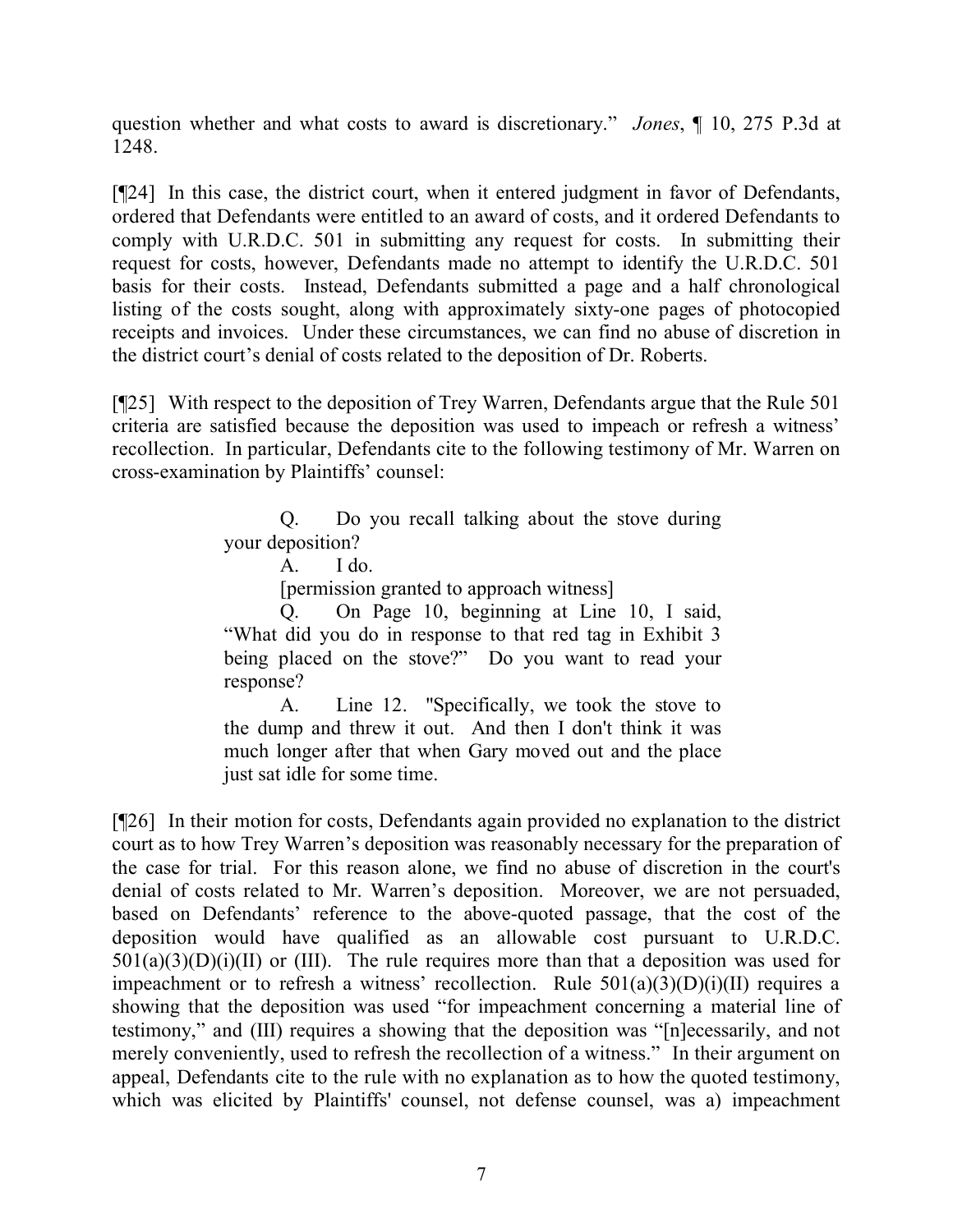testimony, b) concerned a material line of testimony, or c) was necessarily used to refresh a witness' recollection. For this additional reason, we find no abuse of discretion in the district court's denial of costs for this deposition.

[¶27] With respect to the deposition of Dr. Foley, Defendants argue the costs were allowable because although Dr. Foley ultimately was able to testify in person, his deposition was originally taken as a trial deposition. This again is a cost for which Defendants provided no basis to the district court for how the deposition was reasonably necessary for preparation of the case for trial. And again, for this reason alone, we find no abuse of discretion in the court's denial of costs related to this deposition. Further, Defendants have cited no authority for the proposition that a deposition originally taken as a trial deposition but ultimately not used as a trial deposition meets the guidelines of U.R.D.C. 501 or is otherwise an allowable cost. For this additional reason, we find no abuse of discretion in the district court's denial of costs for this deposition.

# **2. Counsel's Travel Expenses for Depositions of Foley and Upton**

[¶28] Defendants contend the district court abused its discretion in denying counsel's travel expenses for taking the depositions of Dr. Foley and Dr. Upton because both depositions were taken as trial depositions. This argument ignores one of the mandatory provisions of U.R.D.C. 501. Rule 501 specifies that "[f]ees and expenses of counsel for traveling to and attending depositions are not taxable as costs." U.R.D.C. 501(a)(3)(D)(iii); *see also Gore*, ¶ 23, 50 P.3d at 712 (explaining mandatory nature of Rule 501 provisions that do not contain qualifying language).

## **3. Costs of Filing Fees and Obtaining Records**

[¶29] Defendants do not cite to the precise costs that they contend should have been awarded as filing fees and "obtaining necessary records." Their motion for costs, however, identifies two fax filing fees of \$2.00 each and two items apparently relating to obtaining copies of documents, one for \$100.05, and the other for \$50.00. With respect to the \$4.00 in filing fees, these were again arguably allowable costs, but given Defendants' failure to identify the costs for the district court along with a Rule 501 basis for their award, we find no abuse of discretion in the court's denial of the costs. Defendants' application for costs relating to obtaining records suffers the same defect. Moreover, Defendants have not explained how the costs relating to those records are allowable under Rule 501, which limits duplicating costs to those "necessarily incurred for documents admitted into evidence" and bars duplication costs "for documents for counsel's own use." U.R.D.C.  $501(a)(3)(E)$ . For this additional reason, we find no abuse of discretion in the court's denial of these costs.